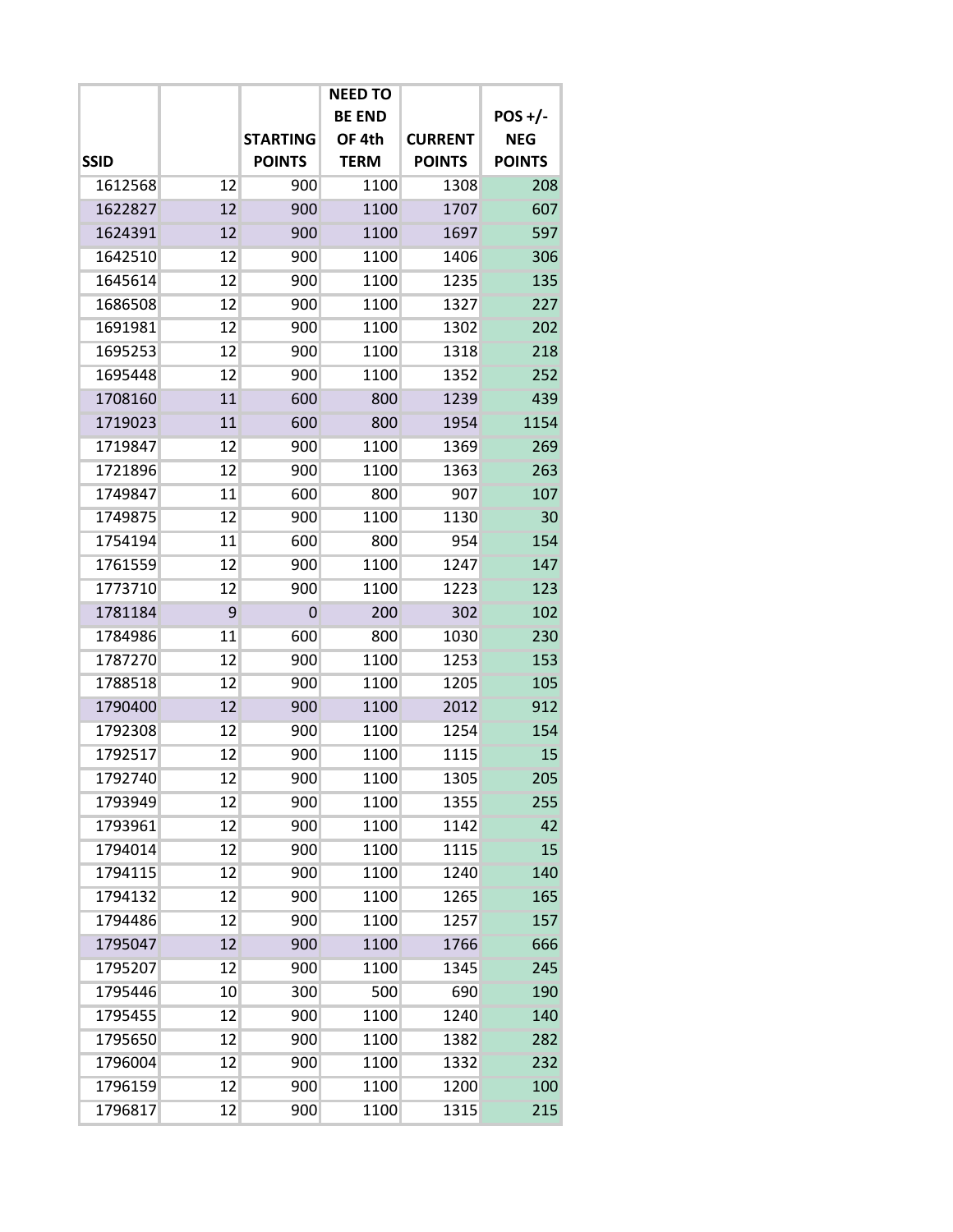| 1796897 | 12 | 900 | 1100 | 1255 | 155   |
|---------|----|-----|------|------|-------|
| 1796974 | 12 | 900 | 1100 | 1245 | 145   |
| 1797253 | 10 | 300 | 500  | 1012 | 512   |
| 1797364 | 12 | 900 | 1100 | 1240 | 140   |
| 1797382 | 12 | 900 | 1100 | 1239 | 139   |
| 1797434 | 12 | 900 | 1100 | 1260 | 160   |
| 1797695 | 12 | 900 | 1100 | 1280 | 180   |
| 1798918 | 12 | 900 | 1100 | 1225 | 125   |
| 1800599 | 12 | 900 | 1100 | 2398 | 1298  |
| 1800607 | 12 | 900 | 1100 | 1250 | 150   |
| 1802289 | 12 | 900 | 1100 | 1247 | 147   |
| 1803054 | 12 | 900 | 1100 | 1567 | 467   |
| 1803449 | 12 | 900 | 1100 | 1365 | 265   |
| 1803606 | 12 | 900 | 1100 | 1691 | 591   |
| 1804587 | 12 | 900 | 1100 | 1389 | 289   |
| 1805297 | 12 | 900 | 1100 | 1901 | 801   |
| 1805497 | 12 | 900 | 1100 | 1301 | 201   |
| 1805831 | 11 | 600 | 800  | 920  | 120   |
| 1807723 | 12 | 900 | 1100 | 1362 | 262   |
| 1807952 | 12 | 900 | 1100 | 1209 | 109   |
| 1808025 | 12 | 900 | 1100 | 1696 | 596   |
| 1810133 | 12 | 900 | 1100 | 1189 | 89    |
| 1810794 | 11 | 600 | 800  | 885  | 85    |
| 1810850 | 12 | 900 | 1100 | 1288 | 188   |
| 1810876 | 12 | 900 | 1100 | 1175 | 75    |
| 1810922 | 12 | 900 | 1100 | 1010 | $-90$ |
| 1811009 | 12 | 900 | 1100 | 1095 | $-5$  |
| 1811201 | 12 | 900 | 1100 | 1181 | 81    |
| 1811255 | 12 | 900 | 1100 | 1194 | 94    |
| 1814255 | 12 | 900 | 1100 | 1210 | 110   |
| 1814751 | 12 | 900 | 1100 | 1275 | 175   |
| 1819193 | 12 | 900 | 1100 | 2191 | 1091  |
| 1819759 | 12 | 900 | 1100 | 1274 | 172   |
| 1819894 | 12 | 900 | 1100 | 1383 | 283   |
| 1819909 | 12 | 900 | 1100 | 1766 | 666   |
| 1820605 | 12 | 900 | 1100 | 1758 | 658   |
| 1833982 | 12 | 900 | 1100 | 1322 | 222   |
| 1834149 | 12 | 900 | 1100 | 1515 | 415   |
| 1834322 | 11 | 600 | 800  | 817  | 17    |
| 1835752 | 12 | 900 | 1100 | 1180 | 80    |
| 1842174 | 12 | 900 | 1100 | 1240 | 140   |
| 1842354 | 12 | 900 | 1100 | 1708 | 608   |
| 1842794 | 12 | 900 | 1100 | 1469 | 369   |
| 1843727 | 11 | 600 | 800  | 1444 | 644   |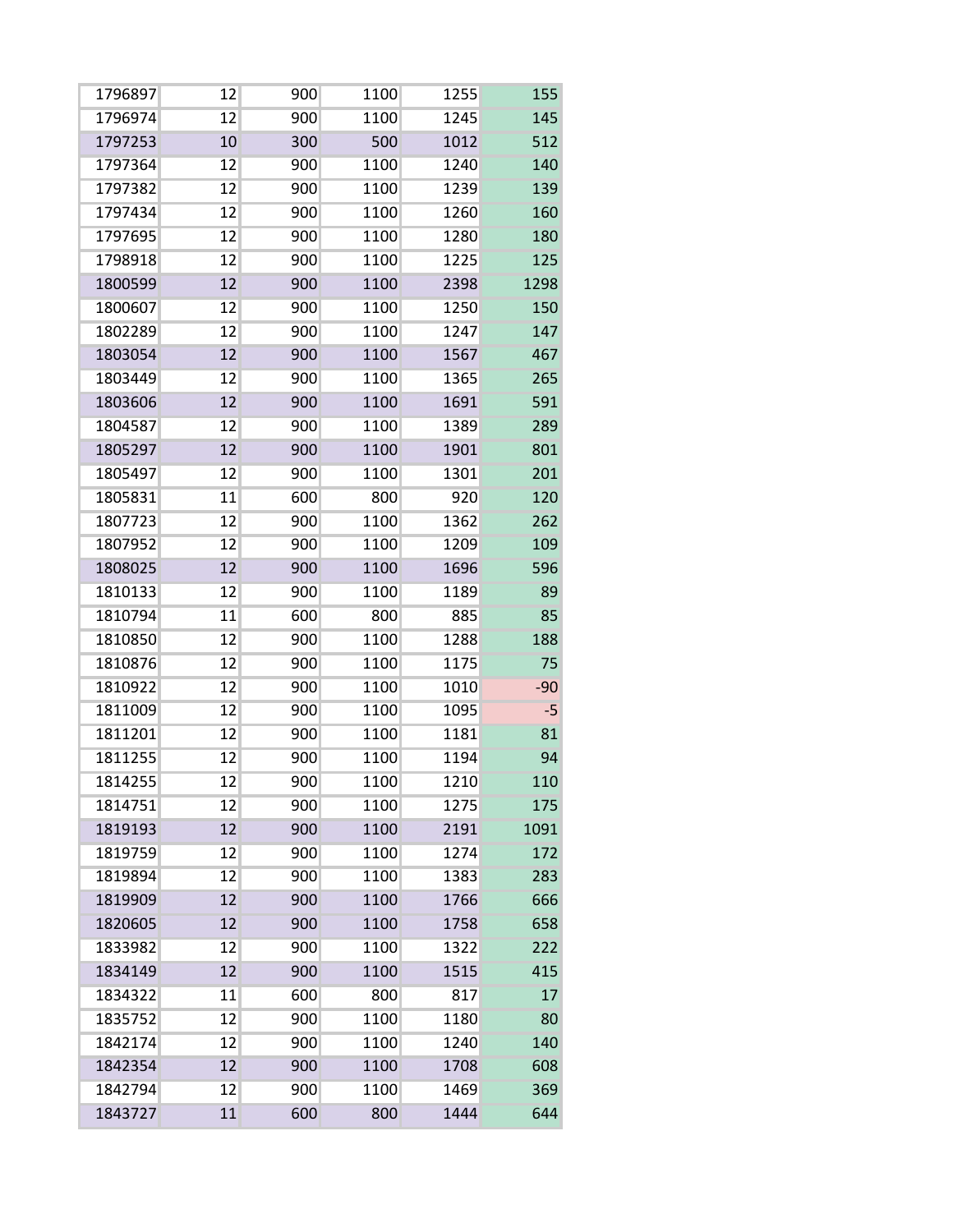| 1843819 | 11              | 600 | 800  | 915  | 115   |
|---------|-----------------|-----|------|------|-------|
| 1845511 | 10              | 300 | 500  | 1023 | 523   |
| 1845660 | 12              | 900 | 1100 | 1904 | 804   |
| 1848561 | 10              | 300 | 500  | 677  | 177   |
| 1851313 | 10              | 300 | 500  | 543  | 43    |
| 1852579 | 9               | 0   | 200  | 245  | 45    |
| 1854686 | 11              | 600 | 800  | 1039 | 239   |
| 1858135 | 11              | 600 | 800  | 940  | 240   |
| 1860274 | 9               | 0   | 200  | 412  | 212   |
| 1862525 | 11              | 600 | 800  | 1036 | 236   |
| 1864097 | 10              | 300 | 500  | 426  | $-74$ |
| 1864152 | 10              | 300 | 500  | 676  | 176   |
| 1867305 | 11              | 600 | 800  | 920  | 120   |
| 1868852 | 11              | 600 | 800  | 1039 | 239   |
| 1869339 | 11              | 600 | 800  | 902  | 102   |
| 1869375 | 11              | 600 | 800  | 1230 | 430   |
| 1871787 | 11              | 600 | 800  | 925  | 125   |
| 1873563 | 11              | 600 | 800  | 2169 | 1369  |
| 1873581 | 11              | 600 | 800  | 780  | $-20$ |
| 1873770 | 11              | 600 | 800  | 990  | 190   |
| 1874330 | 11              | 600 | 800  | 1536 | 736   |
| 1874430 | 11              | 600 | 800  | 1434 | 634   |
| 1874632 | 11              | 600 | 800  | 1181 | 381   |
| 1874665 | 11              | 600 | 800  | 872  | 72    |
| 1874929 | 11              | 600 | 800  | 915  | 115   |
| 1875197 | 11              | 600 | 800  | 836  | 36    |
| 1875443 | 10 <sup>1</sup> | 300 | 500  | 511  | 11    |
| 1875444 | 10              | 300 | 500  | 785  | 285   |
| 1875478 | 11              | 600 | 800  | 1405 | 605   |
| 1875727 | 11              | 600 | 800  | 813  | 13    |
| 1876088 | 11              | 600 | 800  | 1073 | 273   |
| 1876227 | 11              | 600 | 800  | 1599 | 799   |
| 1876529 | 11              | 600 | 800  | 956  | 156   |
| 1876782 | 11              | 600 | 800  | 900  | 100   |
| 1878696 | 11              | 600 | 800  | 1176 | 376   |
| 1880393 | 12              | 900 | 1100 | 1192 | 92    |
| 1882005 | 11              | 600 | 800  | 1546 | 746   |
| 1882231 | 11              | 600 | 800  | 940  | 140   |
| 1882311 | 11              | 600 | 800  | 750  | $-50$ |
| 1886106 | 11              | 600 | 800  | 807  | 7     |
| 1887687 | 11              | 600 | 800  | 1035 | 235   |
| 1894697 | 11              | 600 | 800  | 1330 | 530   |
| 1894950 | 11              | 600 | 800  | 920  | 120   |
| 1895926 | 11              | 600 | 800  | 1509 | 709   |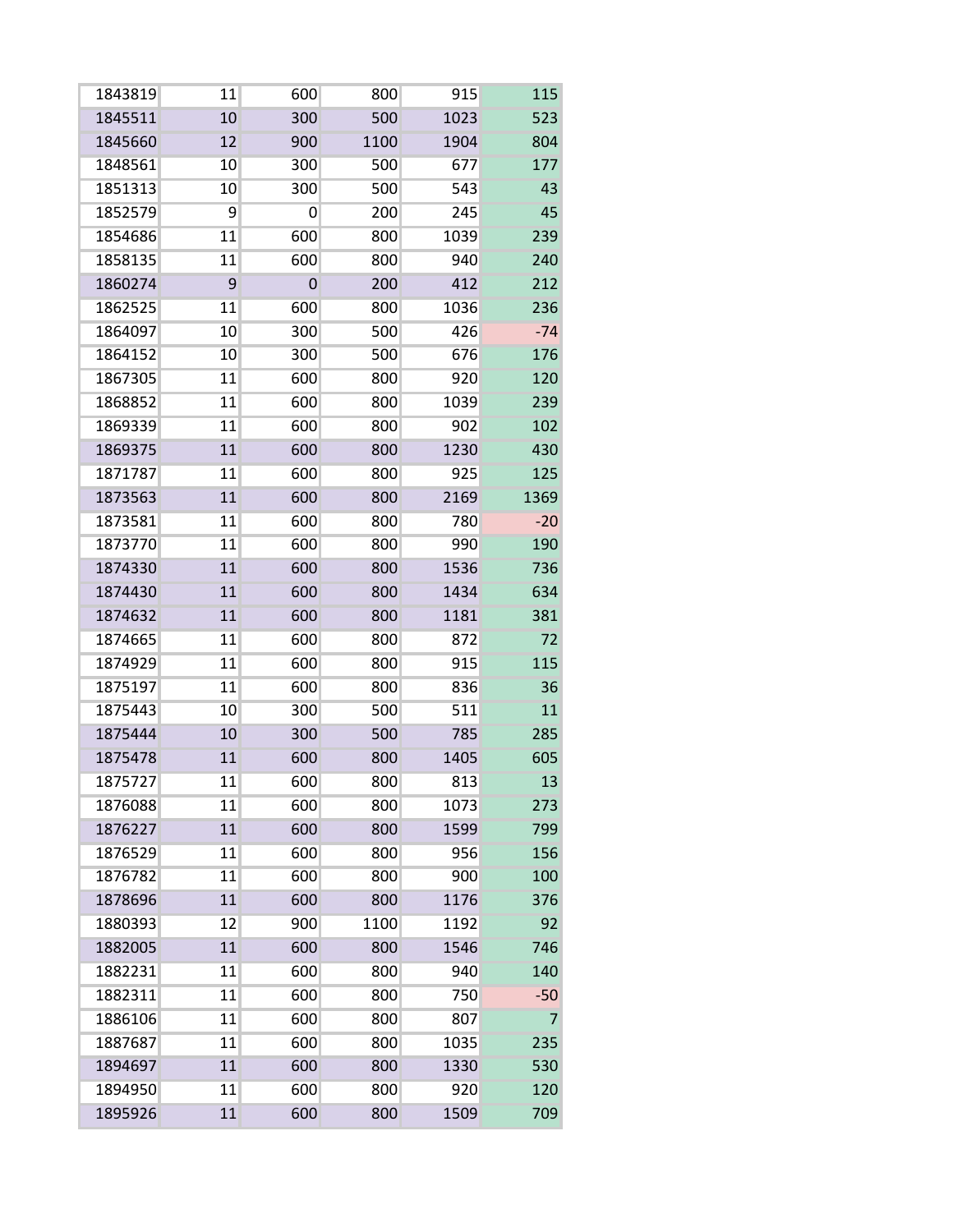| 1895964 | 12 | 900 | 1100 | 1265 | 165         |
|---------|----|-----|------|------|-------------|
| 1896016 | 11 | 600 | 800  | 1073 | 273         |
| 1896077 | 11 | 600 | 800  | 1118 | 318         |
| 1896114 | 11 | 600 | 800  | 800  | $\mathbf 0$ |
| 1896589 | 11 | 600 | 800  | 940  | 140         |
| 1897063 | 11 | 600 | 800  | 933  | 133         |
| 1897087 | 11 | 600 | 800  | 755  | $-45$       |
| 1897088 | 11 | 600 | 800  | 915  | 115         |
| 1897110 | 11 | 600 | 800  | 925  | 125         |
| 1900188 | 11 | 600 | 800  | 1059 | 259         |
| 1909033 | 11 | 600 | 800  | 858  | 58          |
| 1909037 | 10 | 300 | 500  | 658  | 158         |
| 1909995 | 11 | 600 | 800  | 945  | 145         |
| 1911297 | 10 | 300 | 500  | 523  | 23          |
| 1911450 | 11 | 600 | 800  | 1030 | 230         |
| 1911545 | 11 | 600 | 800  | 900  | 100         |
| 1912322 | 11 | 600 | 800  | 926  | 126         |
| 1912609 | 11 | 600 | 800  | 1287 | 487         |
| 1912714 | 11 | 600 | 800  | 1956 | 1156        |
| 1913081 | 12 | 900 | 1100 | 1240 | 140         |
| 1916243 | 9  | 0   | 200  | 229  | 29          |
| 1916394 | 10 | 300 | 500  | 610  | 110         |
| 1916427 | 9  | 0   | 200  | 393  | 193         |
| 1917706 | 11 | 600 | 800  | 1404 | 604         |
| 1921709 | 11 | 600 | 800  | 880  | 80          |
| 1923155 | 11 | 600 | 800  | 1392 | 592         |
| 1926158 | 11 | 600 | 800  | 1134 | 334         |
| 1933731 | 9  | 0   | 200  | 276  | 76          |
| 1935026 | 10 | 300 | 500  | 703  | 203         |
| 1935764 | 10 | 300 | 500  | 820  | 320         |
| 1943266 | 10 | 300 | 500  | 773  | 273         |
| 1943323 | 10 | 300 | 500  | 662  | 162         |
| 1944835 | 10 | 300 | 500  | 692  | 192         |
| 1948466 | 10 | 300 | 500  | 704  | 204         |
| 1948747 | 10 | 300 | 500  | 615  | 115         |
| 1949269 | 10 | 300 | 500  | 1239 | 739         |
| 1949759 | 10 | 300 | 500  | 973  | 473         |
| 1950013 | 10 | 300 | 500  | 640  | 140         |
| 1950435 | 12 | 900 | 1100 | 1383 | 283         |
| 1950654 | 10 | 300 | 500  | 580  | 80          |
| 1950663 | 10 | 300 | 500  | 683  | 183         |
| 1950741 | 10 | 300 | 500  | 640  | 140         |
| 1950754 | 10 | 300 | 500  | 737  | 237         |
| 1950908 | 10 | 300 | 500  | 549  | 49          |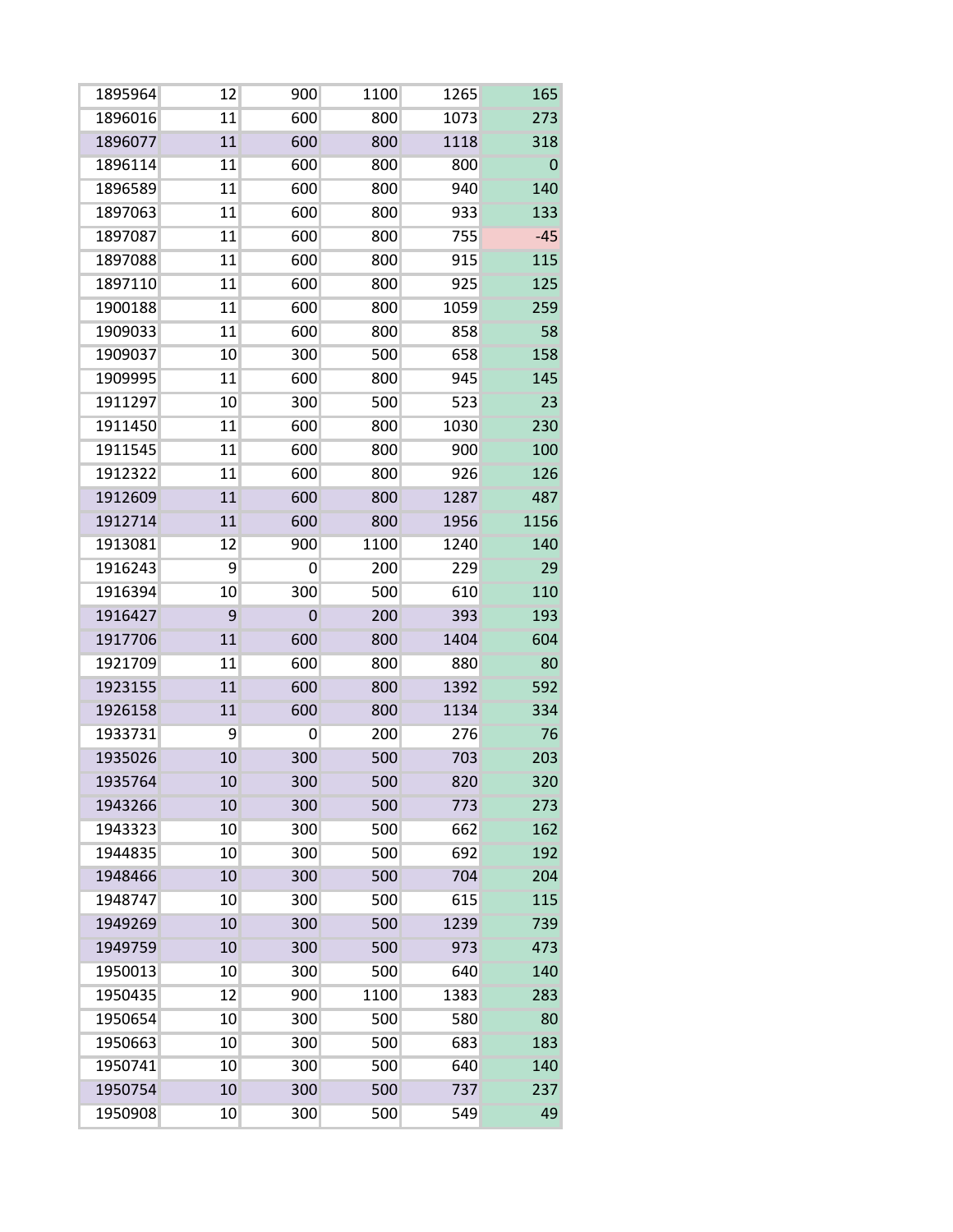| 1951409 | 10 | 300 | 500  | 443  | $-57$          |
|---------|----|-----|------|------|----------------|
| 1951505 | 10 | 300 | 500  | 743  | 243            |
| 1951544 | 10 | 300 | 500  | 1056 | 556            |
| 1951802 | 10 | 300 | 500  | 1082 | 582            |
| 1953569 | 10 | 300 | 500  | 684  | 184            |
| 1953616 | 10 | 300 | 500  | 823  | 323            |
| 1953921 | 10 | 300 | 500  | 692  | 192            |
| 1955134 | 10 | 300 | 500  | 819  | 319            |
| 1956198 | 10 | 300 | 500  | 580  | 80             |
| 1956605 | 10 | 300 | 500  | 781  | 281            |
| 1956922 | 10 | 300 | 500  | 1148 | 648            |
| 1957898 | 10 | 300 | 500  | 691  | 191            |
| 1958877 | 12 | 900 | 1100 | 1172 | 72             |
| 1958990 | 10 | 300 | 500  | 572  | 72             |
| 1959098 | 10 | 300 | 500  | 451  | $-49$          |
| 1959414 | 10 | 300 | 500  | 590  | 90             |
| 1959477 | 10 | 300 | 500  | 640  | 140            |
| 1959492 | 10 | 300 | 500  | 600  | 100            |
| 1961146 | 10 | 300 | 500  | 630  | 130            |
| 1963320 | 10 | 300 | 500  | 789  | 289            |
| 1963531 | 10 | 300 | 500  | 477  | $-23$          |
| 1964500 | 10 | 300 | 500  | 739  | 239            |
| 1965169 | 10 | 300 | 500  | 1379 | 879            |
| 1965474 | 10 | 300 | 500  | 990  | 490            |
| 1967164 | 11 | 600 | 800  | 1695 | 895            |
| 1968490 | 9  | 0   | 200  | 364  | 164            |
| 1969939 | 11 | 600 | 800  | 934  | 134            |
| 1972966 | 10 | 300 | 500  | 615  | 115            |
| 1977893 | 10 | 300 | 500  | 563  | 63             |
| 1977958 | 10 | 300 | 500  | 745  | 245            |
| 1978209 | 10 | 300 | 500  | 530  | 30             |
| 1984234 | 10 | 300 | 500  | 675  | 175            |
| 1988528 | 10 | 300 | 500  | 563  | 63             |
| 1989975 | 10 | 300 | 500  | 1254 | 754            |
| 1992761 | 10 | 300 | 500  | 543  | 43             |
| 1993368 | 12 | 900 | 1100 | 1269 | 169            |
| 1995244 | 10 | 300 | 500  | 1823 | 1323           |
| 1995349 | 10 | 300 | 500  | 420  | $-80$          |
| 1996359 | 10 | 300 | 500  | 640  | 140            |
| 1996609 | 9  | 0   | 200  | 370  | 170            |
| 1997470 | 10 | 300 | 500  | 714  | 214            |
| 1997479 | 10 | 300 | 500  | 732  | 232            |
| 1998411 | 9  | 0   | 200  | 218  | 18             |
| 1998422 | 9  | 0   | 200  | 224  | $\overline{c}$ |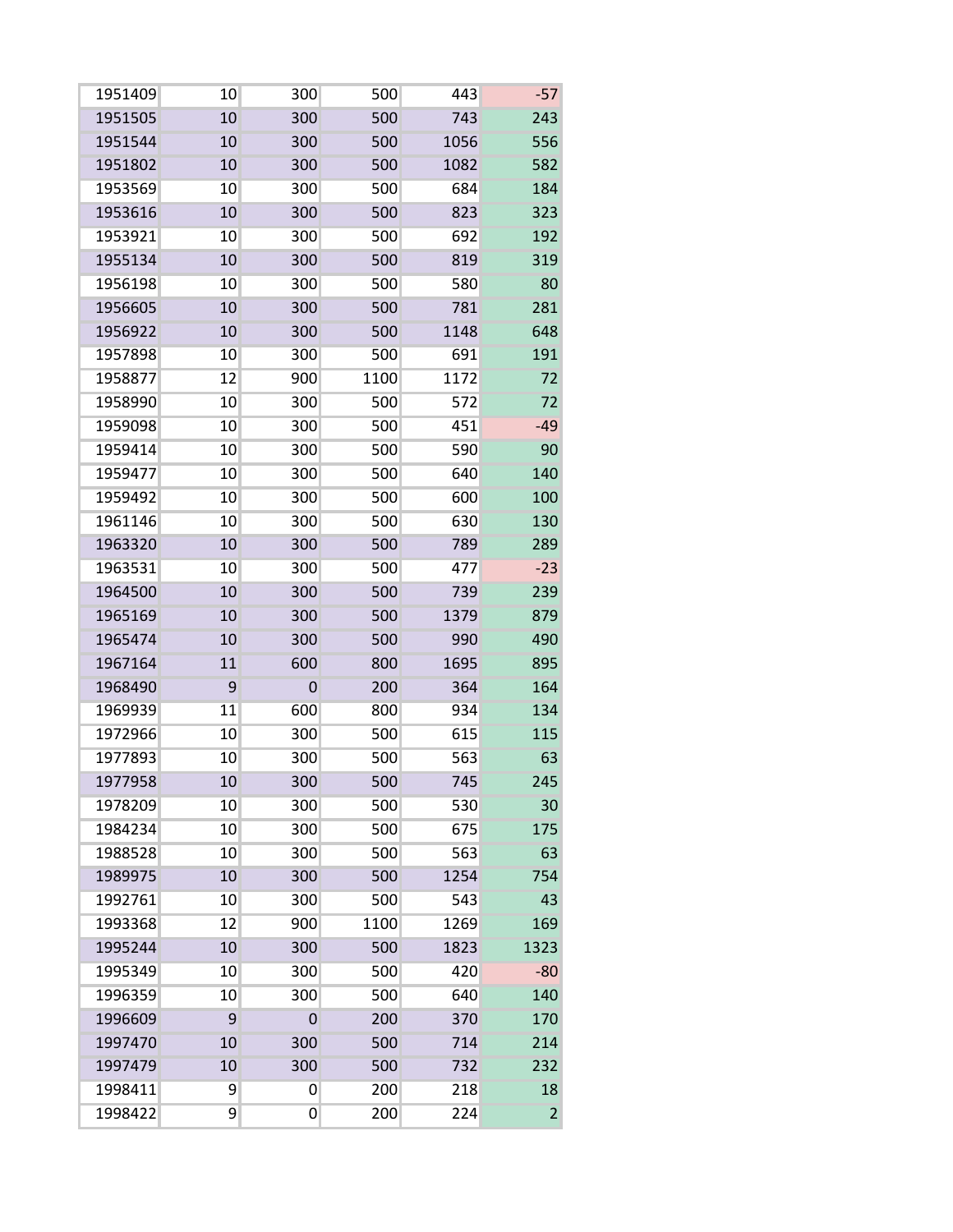| 2002321 | 9  | 0              | 200  | 484  | 284   |
|---------|----|----------------|------|------|-------|
| 2003834 | 9  | 0              | 200  | 431  | 231   |
| 2010566 | 9  | 0              | 200  | 340  | 140   |
| 2011394 | 9  | 0              | 200  | 200  | 0     |
| 2012353 | 9  | 0              | 200  | 205  | 5     |
| 2015162 | 9  | $\overline{0}$ | 200  | 340  | 140   |
| 2016879 | 9  | 0              | 200  | 310  | 110   |
| 2019056 | 9  | 0              | 200  | 350  | 150   |
| 2020242 | 9  | 0              | 200  | 345  | 145   |
| 2020340 | 9  | 0              | 200  | 355  | 155   |
| 2020584 | 9  | 0              | 200  | 344  | 144   |
| 2020854 | 9  | 0              | 200  | 265  | 65    |
| 2021569 | 9  | 0              | 200  | 294  | 94    |
| 2021785 | 9  | $\overline{0}$ | 200  | 384  | 184   |
| 2022295 | 9  | 0              | 200  | 265  | 65    |
| 2025914 | 9  | 0              | 200  | 240  | 40    |
| 2027939 | 9  | 0              | 200  | 238  | 38    |
| 2031515 | 9  | 0              | 200  | 280  | 80    |
| 2034968 | 9  | 0              | 200  | 255  | 55    |
| 2035180 | 9  | 0              | 200  | 160  | $-40$ |
| 2035212 | 9  | 0              | 200  | 258  | 58    |
| 2035538 | 9  | 0              | 200  | 258  | 58    |
| 2040941 | 9  | 0              | 200  | 326  | 126   |
| 2041204 | 10 | 300            | 500  | 568  | 68    |
| 2041405 | 11 | 600            | 800  | 892  | 92    |
| 2044359 | 9  | 0              | 200  | 338  | 138   |
| 2046126 | 9  | 0              | 200  | 280  | 80    |
| 2048611 | 9  | $\overline{0}$ | 200  | 340  | 140   |
| 2048734 | 9  | 0              | 200  | 450  | 250   |
| 2048835 | 9  | 0              | 200  | 340  | 140   |
| 2049651 | 9  | 0              | 200  | 200  | 0     |
| 2054241 | 9  | $\mathbf 0$    | 200  | 337  | 137   |
| 2058662 | 12 | 900            | 1100 | 1214 | 114   |
| 2058746 | 9  | 0              | 200  | 196  | -4    |
| 2058847 | 10 | 300            | 500  | 1586 | 1086  |
| 2058872 | 9  | 0              | 200  | 261  | 61    |
| 2058887 | 9  | 0              | 200  | 237  | 37    |
| 2064176 | 9  | 0              | 200  | 338  | 138   |
| 2066398 | 9  | 0              | 200  | 140  | $-60$ |
| 2067825 | 9  | 0              | 200  | 300  | 100   |
| 2069345 | 9  | 0              | 200  | 162  | $-38$ |
| 2075389 | 12 | 900            | 1100 | 1581 | 481   |
| 2077782 | 11 | 600            | 800  | 922  | 122   |
| 2077899 | 9  | 0              | 200  | 397  | 197   |